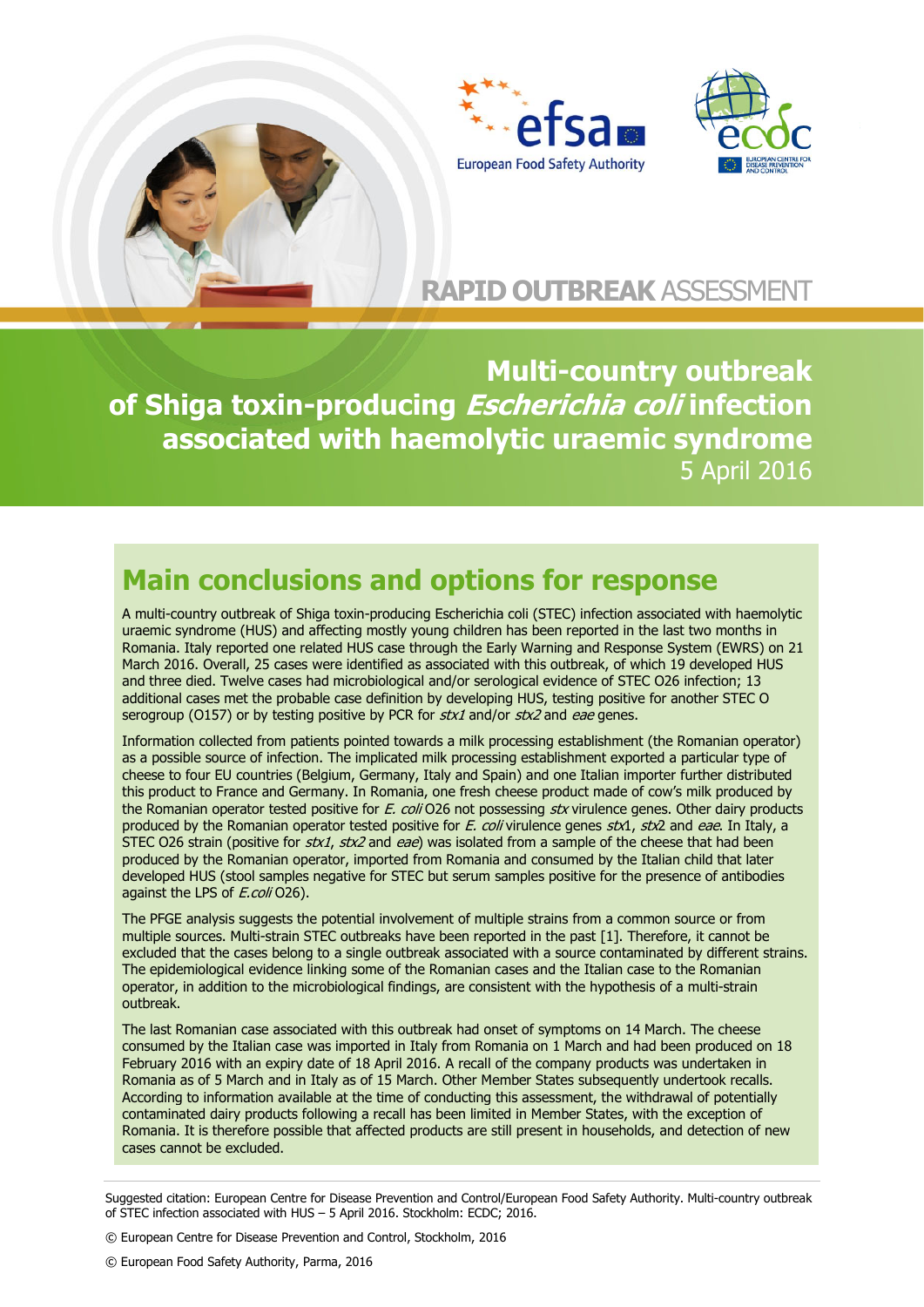In order to minimise the spread of the infection and investigate possible new cases in a timely manner, Romania, Italy and other Member States that are possibly involved could consider enhancing surveillance for HUS and STEC cases. Continued enhanced surveillance for HUS in children on a routine basis in Romania could provide further early warning of ongoing or new contamination events. The questionnaire used to interview some of the Romanian cases and the Italian case is available in English from ECDC upon request.

If new cases are identified, these should be reported to the Epidemic Intelligence Information System for foodand waterborne diseases (EPIS-FWD). In such situations public health authorities could also consider conducting an epidemiological analytical study and including further food and environmental sampling in suspect premises to identify the vehicle of infection.

Whole genome sequencing (WGS) on isolates detected so far should be carried out to provide more detailed information about possible links between cases.

The investigation of the European dimension of this cross-border foodborne outbreak has demonstrated the added value of collaboration between Romanian and Italian public health and food authorities as well as ECDC and EFSA in enabling appropriate risk assessment and response.

## **Source and date of request**

European Centre for Disease Prevention and Control (ECDC) and European Food Safety Authority (EFSA) decision, 21 March 2016

# **Public health issue**

This document assesses the risk to human health posed by a multi-country foodborne outbreak of Shiga toxinproducing Escherichia coli (STEC) infections associated with haemolytic uraemic syndrome taking place in the European Union (EU).

# **Consulted experts**

### **ECDC experts**

Laura Espinosa, Ettore Severi, Karin Johansson, Taina Niskanen, Otilia Mardh, Johanna Takkinen, Josep Jansa, Denis Coulombier, Mike Catchpole, Piotr Kramarz.

#### **EFSA experts**

Giusi Amore, Angel Ortiz Pelaez, Valentina Rizzi, Pietro Stella, Frank Boelaert, Marta Hugas.

#### **External experts (by alphabetical order of countries)**

Emilie Peron (Robert Koch Institute, Germany); Alfredo Caprioli, Gaia Scavia and Rosangela Tozzoli (Istituto Superiore di Sanità, Italy); Adriana Pistol and Lavinia Zota (National Institute of Public Health, Romania), Codruta-Romanita Usein ('Cantacuzino' National Institute of Research, Romania), Dana Tanase (National Sanitary Veterinary and Food Safety Authority, Romania).

The external reviewers submitted declarations of interest that revealed no conflicts of interest.

# **Disease background information**

## **Shiga toxin-producing Escherichia coli (STEC) O26 isolations in humans**

Shiga toxin-producing *Escherichia coli* (STEC) is a group of pathogenic E. coli strains capable of producing Shiga toxins that can cause severe enteric and systemic disease in humans. The full serogroup designation of *E.coli* is usually defined by determining both O and H antigens. STEC include around 200 different E. coli O serogroups producing Shiga toxin, of which over 100 have been associated with human disease. Two major Shiga toxin types (stx1 and stx2) have been associated with strains causing human disease [2]. Strains producing stx2 are most commonly associated with severe illness such as bloody diarrhoea and haemolytic uremic syndrome (HUS).

HUS is a consumptive coagulopathy characterised by microangiopathic haemolytic anaemia and thrombocytopenia, with a particular predilection for the kidney and the central nervous system. HUS has a number of aetiologies, but the diarrhoea-associated form of HUS is more common in children and associated with Shiga toxin-producing Escherichia coli (STEC) [3].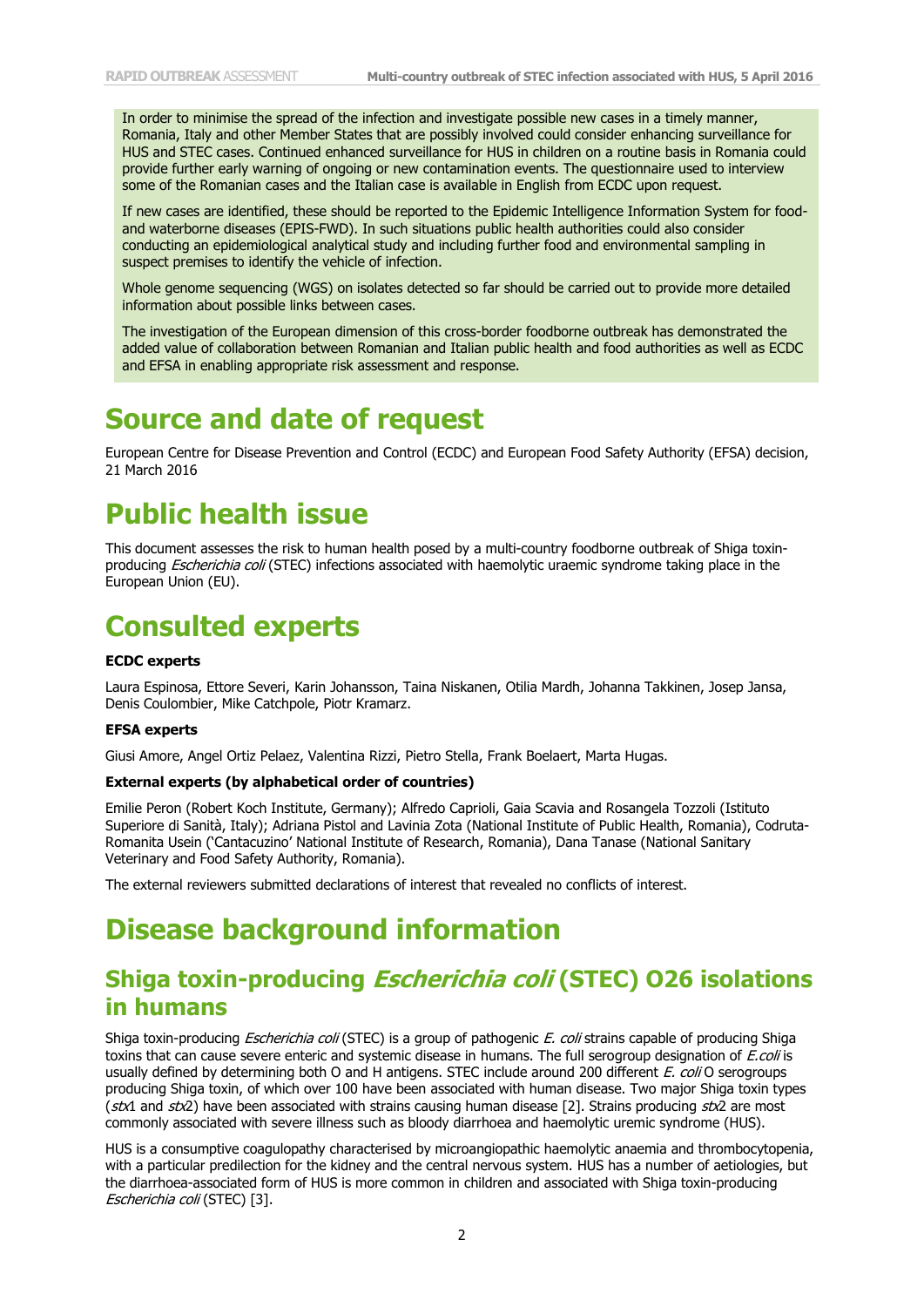Among STEC, serogroup O26 (STEC O26) is the second most commonly reported in Europe after O157. In the period 2010–2014, 19 EU/EEA countries (Austria, Belgium, the Czech Republic, Denmark, France, Germany, Hungary, Ireland, Italy, Lithuania, Luxembourg, the Netherlands, Norway, Poland, Romania, Slovenia, Spain, Sweden and the United Kingdom) reported 2 356 confirmed cases of STEC O26 (mean of 379 reported cases per year, ranging from 267 to 476) with most cases during this period being reported from Ireland (32%) followed by Germany (15%) and Sweden (12%).

These cases were predominantly in young children; the median age for all cases with information available was two years (interquartile range [IQR] 1–14), 973 of cases with available information on gender (52%) were female. Symptom onset for STEC O26 cases was distributed over the year with a peak during the period June-September. Eighty-eight percent of the cases (1 271) with available information on importation were acquired within the reporting country. An increase in STEC O26 cases has been reported from 2012 onwards (Figure 1), which is most likely partly due to the increased use of methods capable of identifying serogroups other than O157 [4]. As of 23 March 2016, 463 cases of STEC O26 have been reported to the European Surveillance System (TESSy) for 2015.

During the period 2010–2014, 254 cases (12%) of STEC O26 with information available on the toxin profiles were positive for  $stx1$ ,  $stx2$  and eae genes. The median age for the cases was three years (IQR 1–15) and there was no gender difference among cases. HUS was reported in 28 of these cases (11%), with 24 (86%) of these cases being children under four years of age. In 2015 (quarterly data Q1-Q4), six countries reported 26 stx1, stx2 and eae positive STEC O26 cases to TESSy.

### **Figure 1. Distribution of confirmed cases of Shiga toxin-producing Escherichia coli (STEC) O26 by month of notification in EU/EEA, TESSy data, 2007–2014 [5]**



STEC O26 has been associated with community-wide outbreaks. Two outbreaks, in Germany [6,7] and Denmark [8], were caused by stx1-producing strains and were not associated with the occurrence of HUS cases. Conversely, HUS was a common feature in outbreaks due to stx2-producing STEC O26, such as those that occurred in France in 2005 [9,10] and in Italy in 2013 [9]. In both episodes, the consumption of dairy products was confirmed (French outbreak) or suspected (Italian outbreak).

## **Shiga toxin-producing Escherichia coli (STEC) molecular typing data in TESSy**

Since November 2012, ECDC has been collecting molecular typing data (Pulsed-Field Gel Electrophoresis – PFGE) for STEC isolates from Member States on a voluntary basis. As of 23 March 2016, 1 610 STEC isolates have been submitted to TESSy, 167 of them reported to be of serogroup O26. Of these, 130 isolates from eight Member States have approved and curated PFGE profiles, involving 106 PFGE pulsotypes, 13 of which are represented in the database by more than one isolate. Two of these 13 patterns include isolates from more than one country.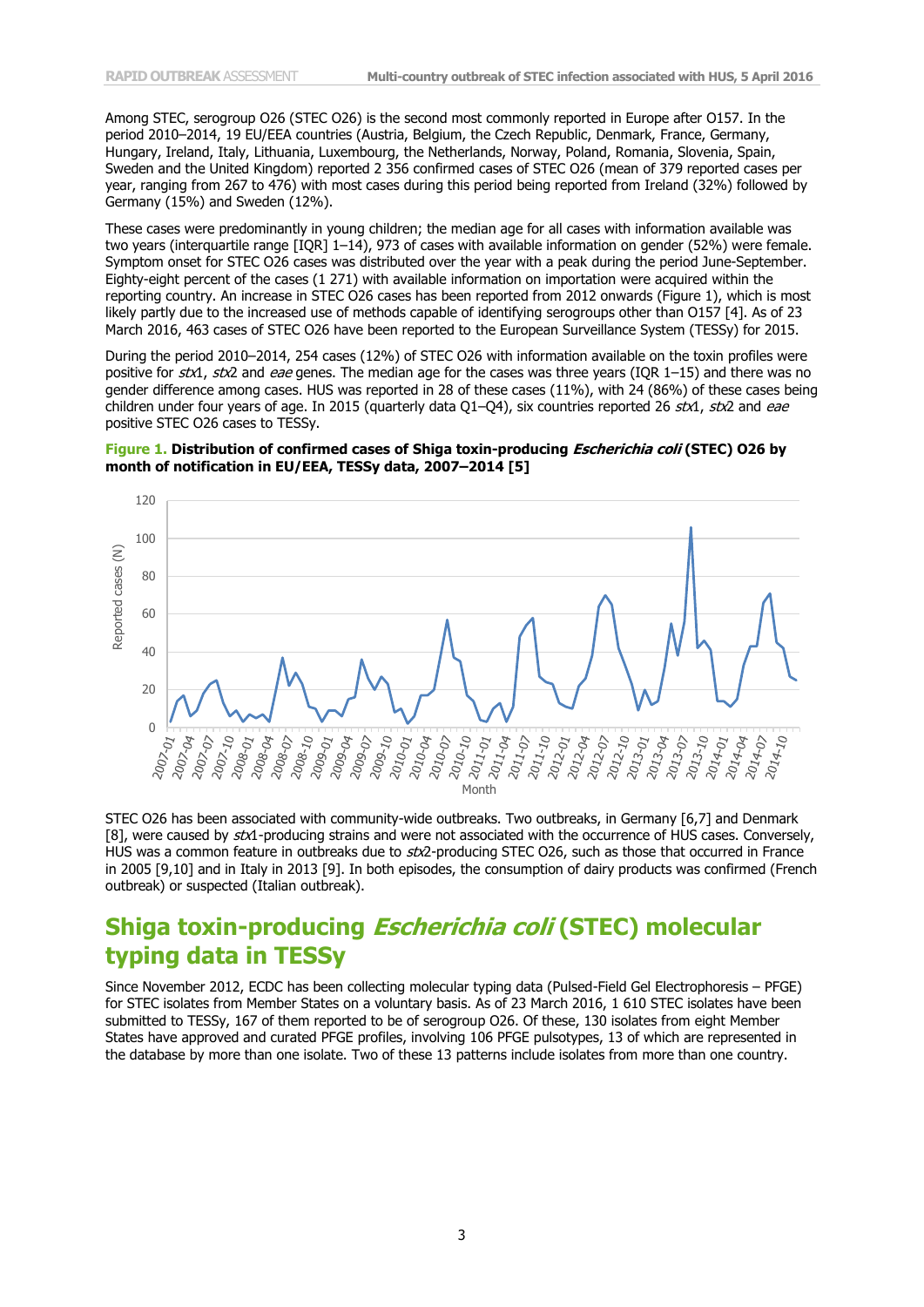## **Shiga toxin-producing Escherichia coli (STEC) isolations in animals and food**

Similar to the data for human infections, the STEC serogroup O26 was the second most frequently reported serogroup in food and animal samples in Europe from 2005, with an increasing trend between 2011 and 2014 [4]. Overall, a wide range of STEC serogroups was reported, with STEC O157 being the most frequent in food and animal samples. However, many of the Member States' surveillance and monitoring programmes are focused on STEC O157, potentially biasing the estimates of the frequency of non-O157 STEC serogroups. An analysis of the 2014 STEC data indicated that serogroups O26 and O103 were reported more frequently than O157 in the food samples (mainly from bovine meat, raw milk and dairy products) tested using the ISO/TS 13136:2012 standard method [10], which is able to detect STEC regardless of its serogroup [4].

Information on the number of STEC O26 isolates in food and animals reported by EU Member States and non-Member States from 2005 to 2014 in accordance with Directive 2003/99/EC is presented in Table 1.

From 2005 to 2014, 12 EU Member States and Norway reported 166 isolates of STEC O26 from animals and food. The majority of the isolates (123) were reported in animals, mainly from cattle (64), followed by pigs (17), dogs  $(14)$ , sheep  $(9)$ , cats  $(7)$ , fowl  $(2)$ , domestic horses  $(2)$ , zoo animals  $(2)$ , goats  $(1)$ , deer  $(1)$ , mink  $(1)$ , wild boar (1), birds (1) and other animals (1). The remaining 43 isolates of STEC O26 were from meat from bovine animals (16), cheese (12), milk (6), meat from other animals (4), butter (1), other processed food products and prepared dishes (2) and other or unspecified food (2).

In the period 2005–2010, Austria, Germany, Latvia, the United Kingdom and Norway reported 58 isolates of STEC O26 in animals, mainly from cattle (26), followed by pigs (9), dogs (9), sheep (5), cats (5) and birds, goats, minks and zoo animals with one isolate each. During the same period (2005–2010), France, Germany and Norway reported 10 isolates in food, mainly bovine meat (7).

In 2011, only nine isolates of STEC O26 were reported by two Member States. Latvia reported seven isolates in animals (cattle, cats, dogs, fowl and sheep) and Ireland reported two isolates in food (bovine meat).

In 2012, overall 22 STEC O26 isolates were reported by Austria, Germany, Latvia and Ireland. The majority of the isolates (20) was reported in animals: cattle (10), pigs (7) and deer, dogs and wild boars with one isolate each. Most of the animal isolates were reported by Germany, followed by Latvia and Austria. No isolations from ruminants other than bovine animals were reported in 2012. The only two isolates reported in food were detected by Ireland in 'other processed food products and prepared dishes'. No isolates from bovine meat were reported in 2012.

In 2013, seven Member States (Austria, Germany, Estonia, France, Italy, Latvia and Sweden) reported 30 STEC O26 isolates in both animals (16) and food (14). The isolates reported were obtained from cattle (12) and dogs, fowl and pigs with one isolate each. Isolations in food occurred in: 'cheese made from unspecified milk or other animal milk' (7), bovine meat (2), 'meat from other animal species or not specified' (2), milk (2) and butter (1). Similar to 2012, no isolations from ruminants other than bovine animals were reported in 2013.

In 2014, eight Member States (Austria, Belgium, Estonia, France, Germany, Italy, the Netherlands and Spain) reported 37 STEC O26 isolations in animals and food. The majority of isolates (22) were reported from animals, mainly from cattle (14), sheep (3), domestic horses (2) and deer, dogs and wild boars with one isolate each. Out of 22 animal isolates, 17 were reported by Germany, while the remaining animal isolates originated from Austria and Italy. Seven Member States reported 15 STEC O26 isolates from food, mainly bovine meat (5), different types of cheese (5), milk (4) and other/unspecified food (1).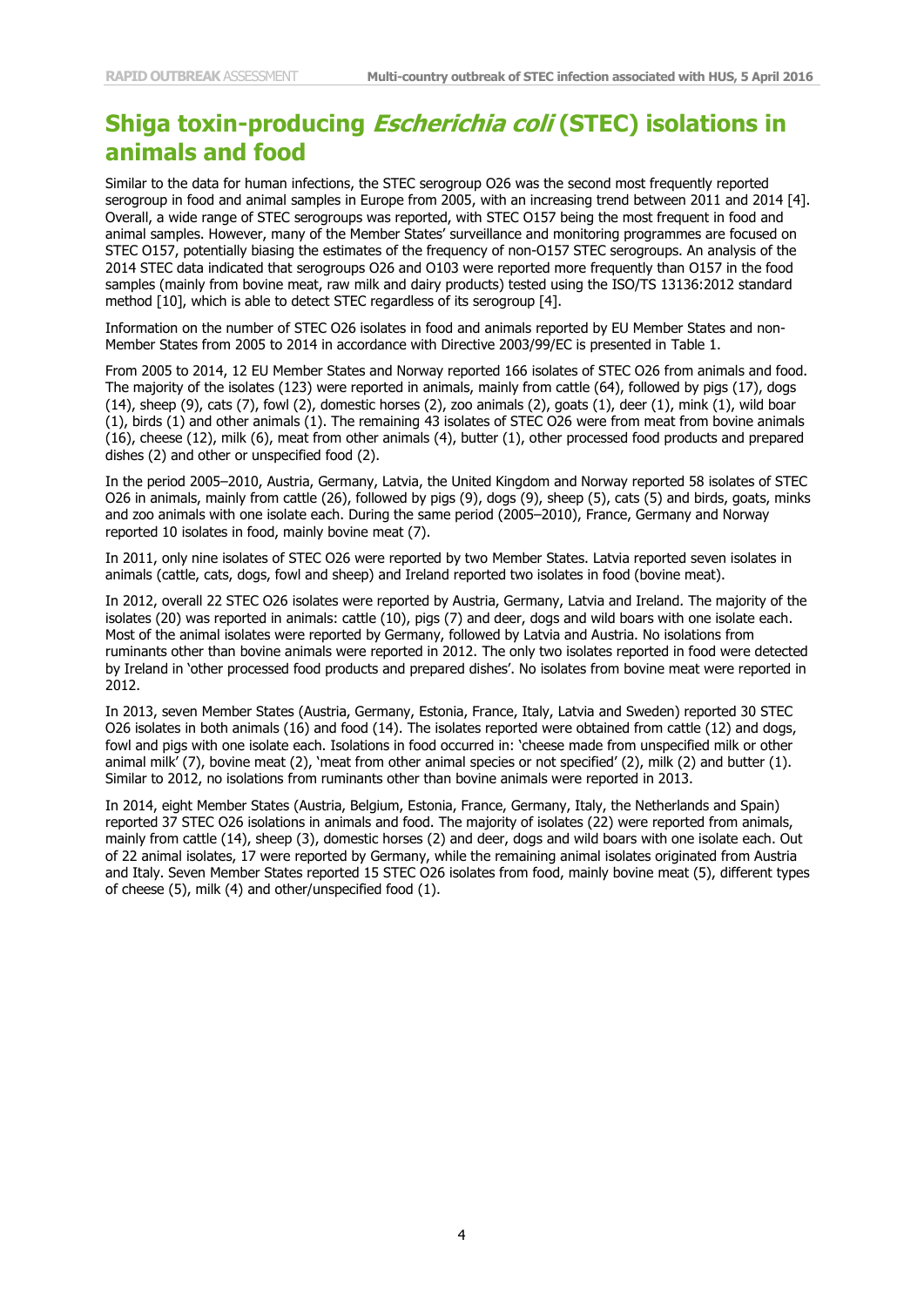### **Table 1. Reported isolations of STEC O26 from animals and food in EU Member States and other reporting countries, 2005–2014<sup>a</sup>**

| <b>Source</b>                                               | in 2005-2010 | No. of isolations No. of isolations<br>in 2011 | No. of isolations<br>in 2012 | No. of isolations<br>in 2013 | No. of isolations<br>in 2014 | Total no. of<br><b>isolations</b> |
|-------------------------------------------------------------|--------------|------------------------------------------------|------------------------------|------------------------------|------------------------------|-----------------------------------|
| <b>Animals</b>                                              |              |                                                |                              |                              |                              |                                   |
| <b>Birds</b>                                                | 1            |                                                |                              |                              |                              | 1                                 |
| Cattle (bovine animals)                                     | 26           | 2                                              | 10                           | 12                           | 14                           | 64                                |
| Cats                                                        | 5            | $\overline{2}$                                 |                              |                              |                              | 7                                 |
| Deer                                                        |              |                                                |                              |                              | 1                            | 1                                 |
| Dogs                                                        | 9            | 1                                              | $\overline{\mathbf{c}}$      | 1                            | 1                            | 14                                |
| Horses, domestic                                            |              |                                                |                              |                              | $\overline{2}$               | $\overline{2}$                    |
| Gallus gallus (fowl)                                        |              | 1                                              |                              | 1                            |                              | $\overline{c}$                    |
| Goats                                                       | 1            |                                                |                              |                              |                              | 1                                 |
| Minks                                                       | $\mathbf{1}$ |                                                |                              |                              |                              | $\,1$                             |
| Pigs                                                        | 9            |                                                | 7                            | 1                            |                              | 17                                |
| Sheep                                                       | 5            | 1                                              |                              |                              | 3                            | 9                                 |
| Wild boars                                                  |              |                                                |                              |                              | 1                            | 1                                 |
| Zoo animals                                                 | 1            |                                                |                              | 1                            |                              | $\overline{2}$                    |
| Other animals                                               |              |                                                | 1                            |                              |                              | $\mathbf 1$                       |
| <b>Total animals</b>                                        | 58           | 7                                              | 20                           | 16                           | 22                           | 123                               |
| Food                                                        |              |                                                |                              |                              |                              |                                   |
| <b>Butter</b>                                               |              |                                                |                              | 1                            |                              | 1                                 |
| Cheeses made from cows' milk<br>(soft and semi-soft)        |              |                                                |                              |                              | 1                            | 1                                 |
| Cheeses made from sheep's milk<br>(fresh)                   |              |                                                |                              |                              | 1                            | 1                                 |
| Cheeses, made from unspecified<br>milk or other animal milk |              |                                                |                              | 7                            | 3                            | 10                                |
| Meat from bovine animals                                    | 7            | 2                                              |                              | 2                            | 5                            | 16                                |
| Meat from other animal species<br>or not specified          |              |                                                |                              | 2                            |                              | 2                                 |
| Meat from wild game - land<br>mammals                       | 1            |                                                |                              |                              |                              | 1                                 |
| Meat, red meat                                              | 1            |                                                |                              |                              |                              | 1                                 |
| Milk from cows' (raw milk)                                  |              |                                                |                              | 1                            | 4                            | 5                                 |
| Milk from other animal species or<br>unspecified            |              |                                                |                              | 1                            |                              | 1                                 |
| Other processed food products<br>and prepared dishes        |              |                                                | $\overline{c}$               |                              |                              | 2                                 |
| Other food or unspecified food                              | 1            |                                                |                              |                              | 1                            | 2                                 |
| <b>Total food</b>                                           | 10           | $\overline{\mathbf{2}}$                        | 2                            | 14                           | 15                           | 43                                |
| <b>Total (animals and food)</b>                             | 68           | 9                                              | 22                           | 30                           | 37                           | 166                               |

(a) Data reported to EFSA in accordance with Directive 2003/99/EC. During the period 2005–2014, 12 EU Member States (Austria, Belgium, Estonia, France, Germany, Ireland, Italy, Latvia, Netherlands, Spain, Sweden, and United Kingdom) and Norway reported information on STEC O26 isolates.

Note: 'Cheeses, made from unspecified milk or other animal milk': 3 isolates of STEC O26 from curd cheese and 7 isolates from unspecified cheese. 'Meat from bovine animals': 5 isolates of STEC O26 from carcase, 3 isolates from fresh meat, 6 from minced meat and 2 isolates from unspecified meat. 'Meat from other animal species or not specified': 1 isolate of STEC 026 from fresh meat and 1 isolate from minced meat. 'Meat, red meat' includes: meat from bovines, pigs, goats, sheep, horses, donkeys, bison and water buffalos.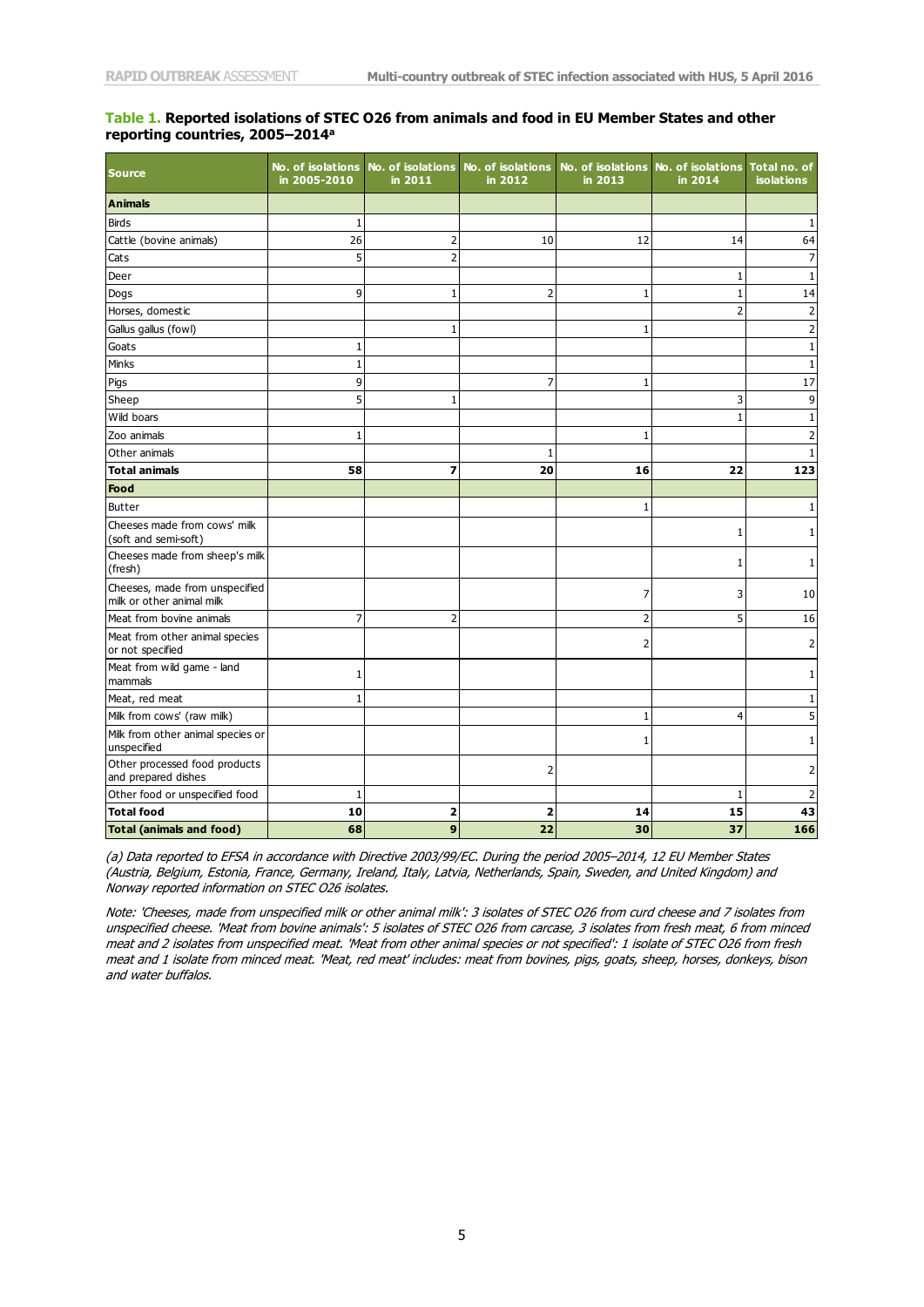# **Event background information**

# **Epidemiological investigation**

On 9 and 10 February 2016, the National Institute of Public Health of Romania (INSP) was alerted to 12 paediatric cases of HUS admitted to the Children's Emergency Hospital 'M.S. Curie', in Bucharest. The children, mainly from Arges district in southern Romania, had developed diarrhoea (some bloody diarrhoea) between 25 January and 9 February [11].

The confirmation of the outbreak was based on retrospective data on HUS in Romania actively collected from the four regional hospitals (in Bucharest, Cluj, Iasi and Timisoara), which are referral centres for management of HUS cases. Between 2010 and 2015, 101 HUS cases were diagnosed in Romania, with an average of annually reported cases of 16, a minimum of five cases in 2010 and a maximum of 25 in 2015. The ten cases initially identified in February 2016 (as of 10 February 2016) represented a two-fold increase compared with the monthly maximum of five HUS diagnoses observed during the six previous years.

In order to identify additional cases possibly associated with this outbreak, a national HUS and severe diarrhoea surveillance system was set up on 15 February 2016 in Romania. As of 23 March, 14 additional cases had been identified as associated with this outbreak in previously and newly-affected districts in Romania.

On 21 March 2016, Italy published a message in the Early Warning Response System (EWRS) reporting a HUS case in a 14 month-old patient resident in Tuscany, Italy. The child had developed gastroenteritis symptoms on 6 March, was admitted to the hospital on 9 March with severe bloody diarrhoea and abdominal pain, developing HUS on 12 March 2016. The health authorities of the Tuscany region started the epidemiological investigation and applied standard control measures. A link with the Romanian outbreak was suspected based on the history of food consumption.

Based on the epidemiological and microbiological findings in Romania and Italy, the European outbreak case definition formulated for this outbreak was based on STEC laboratory confirmation, HUS diagnosis [12] and date of illness onset (Annex 1).

Overall 25 cases were identified as associated with this outbreak in Romania (24) and in Italy (1), 12 cases were laboratory confirmed (11 in Romania and one in Italy) and 13 cases fulfilled the definition for a probable case (all in Romania). The median age of confirmed cases was 12 months (range 6–38 months). The median age was 12.5 months (range 5 months–33 years) among the 12 probable cases with available information. Twenty cases were under two years of age. Fifteen of the 25 cases were females, giving a female to male ratio of 1.5. Onset dates ranged from 25 January 2016 to 14 March 2016 and three probable cases were asymptomatic (Figure 2). Nineteen cases (nine confirmed and 10 probable) developed HUS and three of these died during this outbreak on 4, 15 and 16 February respectively. These cases (one confirmed and two probable) were in children from Romania under two years of age.

The 24 cases from Romania (11 confirmed, 13 probable) resided in seven different districts, mostly in the southern part of the country. No travel outside Romania before onset of symptoms was reported by the Romanian cases. The confirmed case from Italy was from Tuscany region and did not travel to Romania in the weeks before onset of symptoms (Figure 3).

A harmonised questionnaire was prepared to interview the cases or their relatives on relevant exposures and generate hypotheses on the cause of this outbreak. The questionnaire was designed using the standard questionnaire adopted by the Italian Registry for HUS [\(www.iss.it/seu\)](http://www.iss.it/seu) with additional questions from questionnaires used to investigate cases with STEC infection in other EU Member States. The questionnaire was written in English and in Romanian. Parents of young cases were asked about their child's food and water exposure in the ten days before symptom onset and about episodes of diarrhoea among other family members. As of 23 March 2016, relatives of 15 Romanian cases and the single Italian case were interviewed.

The information collected from the first eight interviews showed that the only common exposures were related to food consumption. Most of the cases had eaten fruits, vegetables, meat and dairy products, in particular fresh cheese and yoghurt made from pasteurised cow's milk. Fruits and vegetables had been bought either from small local chains or supermarkets with large distribution areas. Vegetables and meat were reported to have been thoroughly cooked before being eaten. Dairy products had been bought from several shops. One retail food chain distributing food only in Arges district was mentioned in three interviews in relation to the consumption of fresh cheese and yoghurt. The analysis of 15 questionnaires from 14 cases in Romania and one case in Italy indicated consumption of dairy products by all cases and consumption of fresh cheese made from pasteurised cow's milk for 12 cases.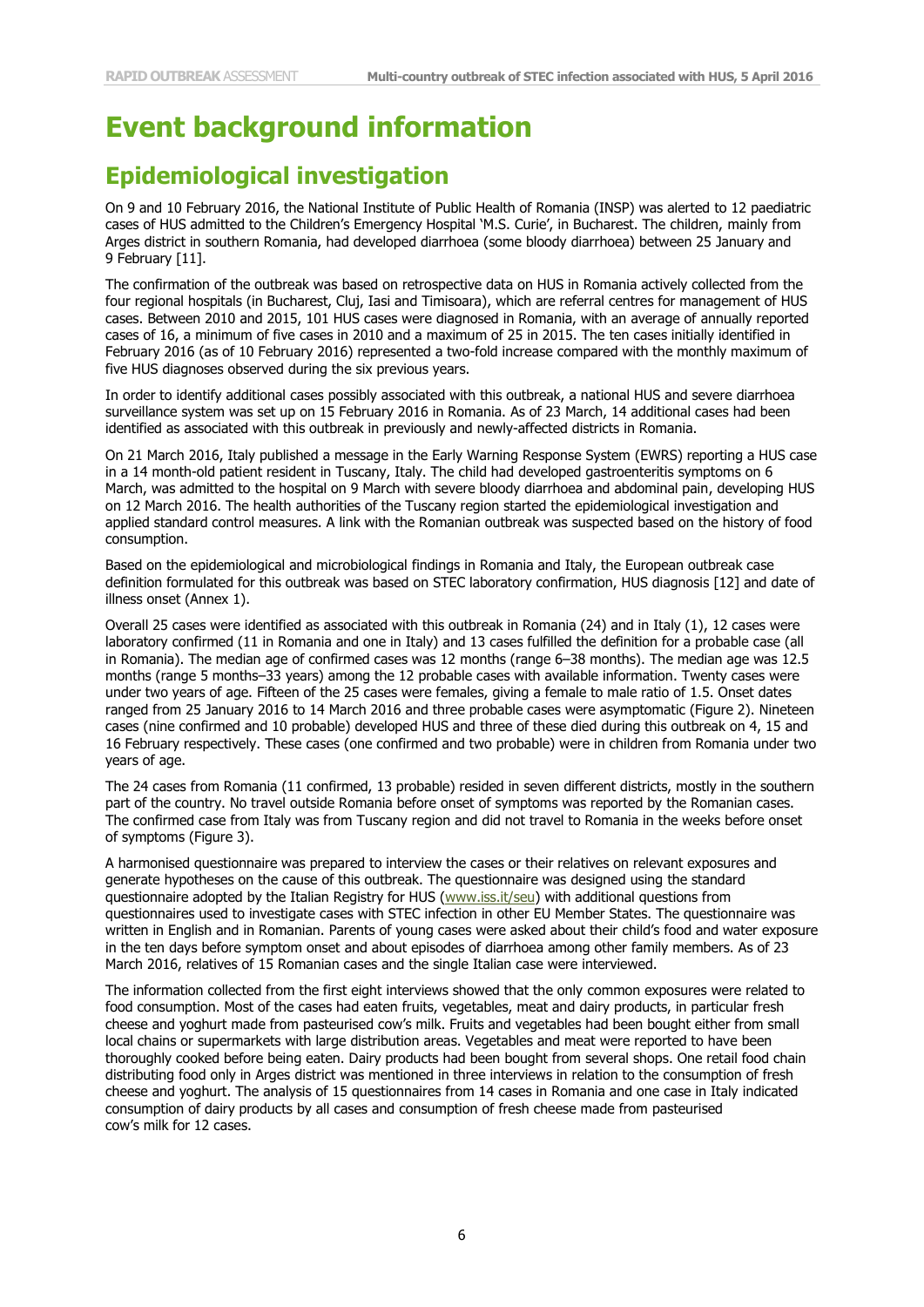

#### **Figure 2. Distribution of cases by diarrhoea onset, O26 confirmation and area of residence, Romania and Italy, January to March 2016, as of 23 March 2016 (n=22; three asymptomatic cases not included)**

**Figure 3. Distribution of outbreak cases by area of residence, Romania and Italy, January to March 2016, as of 23 March 2016 (n= 24, one case missing information on the district of residence)**

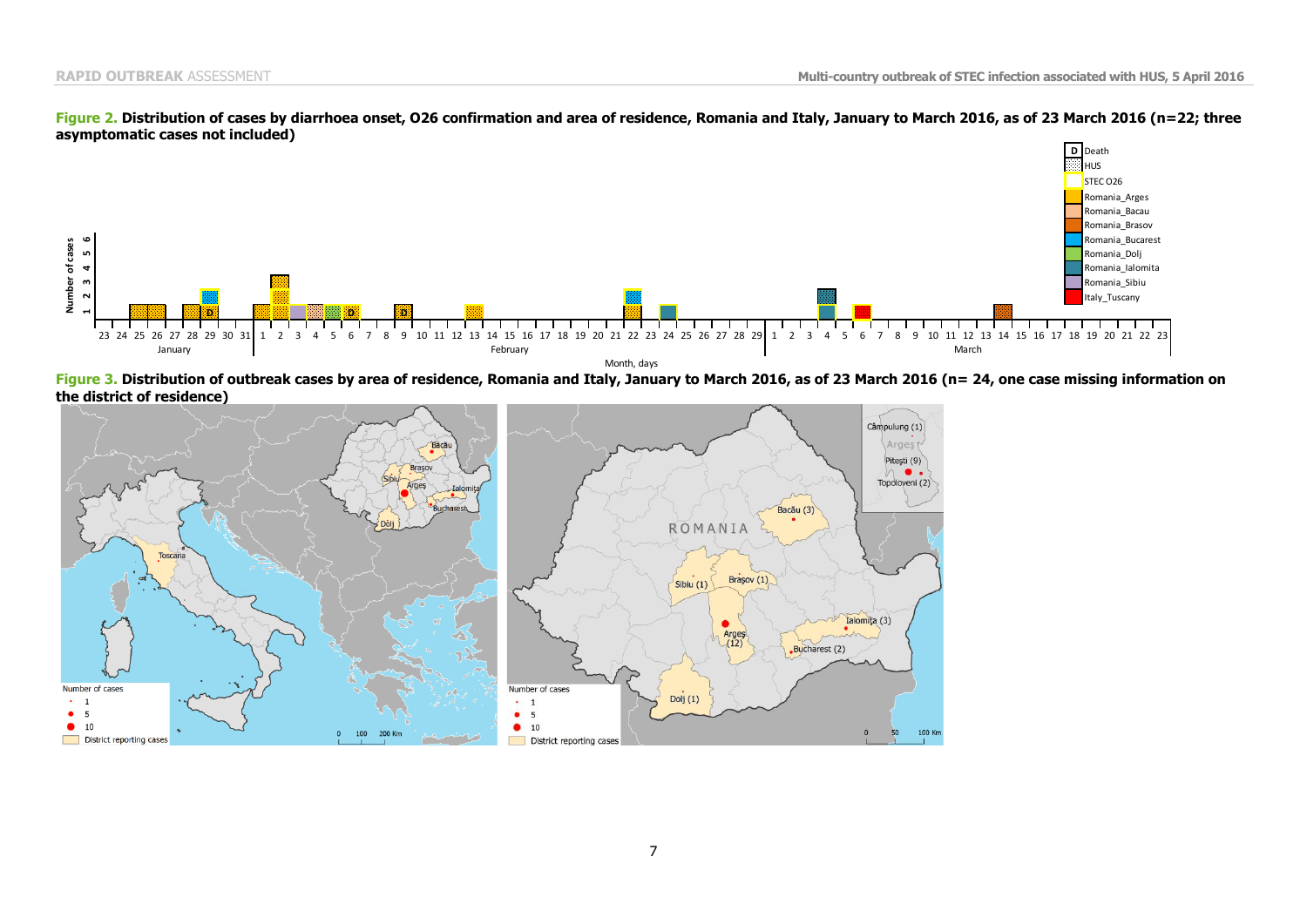## **Microbiological investigation in human samples**

The microbiological investigation has been compiled from results of tests of stool and serum samples from outbreak cases carried out between January and March 2016. The tests were performed using different methods by Romanian district hospitals, the Romanian National Reference Laboratory (NRL) from Cantacuzino Institute in Bucharest, and the Italian National Reference Laboratory for E. coli at the Istituto Superiore di Sanità (ISS) in Rome, Italy.

No stool samples were available for the initial cases whose serum samples were tested for antibodies to the lipopolysaccharide (LPS) of the major STEC serogroups (O157, O26, O103, O111, O145 and O55) by ELISA [11]. For later cases, culture enrichments of stool samples were tested by PCR to detect the presence of Shiga toxinencoding (stx1 and stx2) and intimin-encoding (eae) genes [13]. PCR-positive samples were streaked onto agar plates and colonies resembling E. coli were tested for the presence of  $stx1$ ,  $stx2$  and eae genes by PCR. Strains that were PCR-positive for at least one of these genes were then tested with O antisera against the same main STEC serogroups [13] by slide agglutination.

Eleven of 25 confirmed and probable cases associated with this outbreak in Romania and Italy have tested positive for O26, one case has tested positive for both O26 and O157 and one case has tested positive for O157 (Table 2).

### **Table 2. Results of the O serogroup testing in serum or stool samples for 25 human cases, Romania and Italy 2016**

| O serogroup testing  | O <sub>26</sub> | 0157    | <b>Negative to all tested O serogroups</b> | \ Total\ |
|----------------------|-----------------|---------|--------------------------------------------|----------|
| Slide agglutination  | $6*$            |         |                                            | 13       |
| LPS antibody testing | $6***$          | $1 * *$ |                                            | $12**$   |
| <b>TOTAL</b>         | 1つ**            | $7**$   | ᅩ                                          | 25       |

\* Samples from one case were positive at both LPS antibody testing and slide agglutination.

\*\* Serum samples from one case tested positive both for O26 and for O157 by LPS antibody testing.

Table 3 shows the results of the PCR-based testing for the presence of the stx1, stx2 and eae genes combined with the results of the O serogroup testing.

## **Table 3. Results of the testing for the 25 human cases associated with this outbreak in Romania and Italy 2016**

|                                              | O serogroup testing<br>by LPS | O serogroup testing by<br>slide agglutination | <b>Total</b> |
|----------------------------------------------|-------------------------------|-----------------------------------------------|--------------|
| Confirmed cases (O26)                        |                               |                                               | 12           |
| $stx1+, stx2+, cae+$                         |                               |                                               |              |
| $stx1+$ , ( $stx2-$ ), eae+                  |                               |                                               |              |
| ( <i>stx</i> 1-), <i>stx</i> 2+, eae+        |                               |                                               |              |
| No PCR testing for stx / eae genes performed |                               |                                               |              |
| Probable cases (non-O26)                     |                               |                                               | 13           |
| $stx1+$ , $stx2+$ , eae+                     |                               |                                               |              |
| $stx1+, (stx2-), eae+$                       |                               |                                               |              |
| ( <i>stx</i> 1-), <i>stx</i> 2+, eae+        |                               |                                               |              |
| No PCR testing for stx / eae genes performed |                               |                                               |              |
| <b>TOTAL</b>                                 |                               | 13                                            | 25           |

Serum samples of the case from Italy tested positive for antibodies to the LPS of O26. Stool samples from the same case were negative by PCR-based testing for the presence of the stx1, stx2 and eae genes.

PFGE was performed for five STEC O26 isolates obtained from confirmed cases (Figure 4). Two of them (4th and 5th in Figure 4) showed indistinguishable PFGE patterns whereas the other three all showed non-identical PFGE profiles (86–93% similarity). The three cases with non-identical PFGE patterns are from different districts, had onset of symptoms in early to mid-February and all have different virulence gene profiles (one case is PCR-positive to both stx1 and stx2, one case is PCR positive only to  $stx1$  and one case is PCR positive only to  $stx2$ ). The two cases with indistinguishable PFGE patterns are from the same district, had onset of symptoms in late February to early March and share the same virulence gene profile (PCR-positive to both stx1 and stx2). As of 23 March 2016, there were no cases reported to TESSy from other EU/EEA countries with PFGE profiles indistinguishable from those of the confirmed cases above. PFGE data from more cases would be highly desirable to be able to further characterise the outbreak strain(s).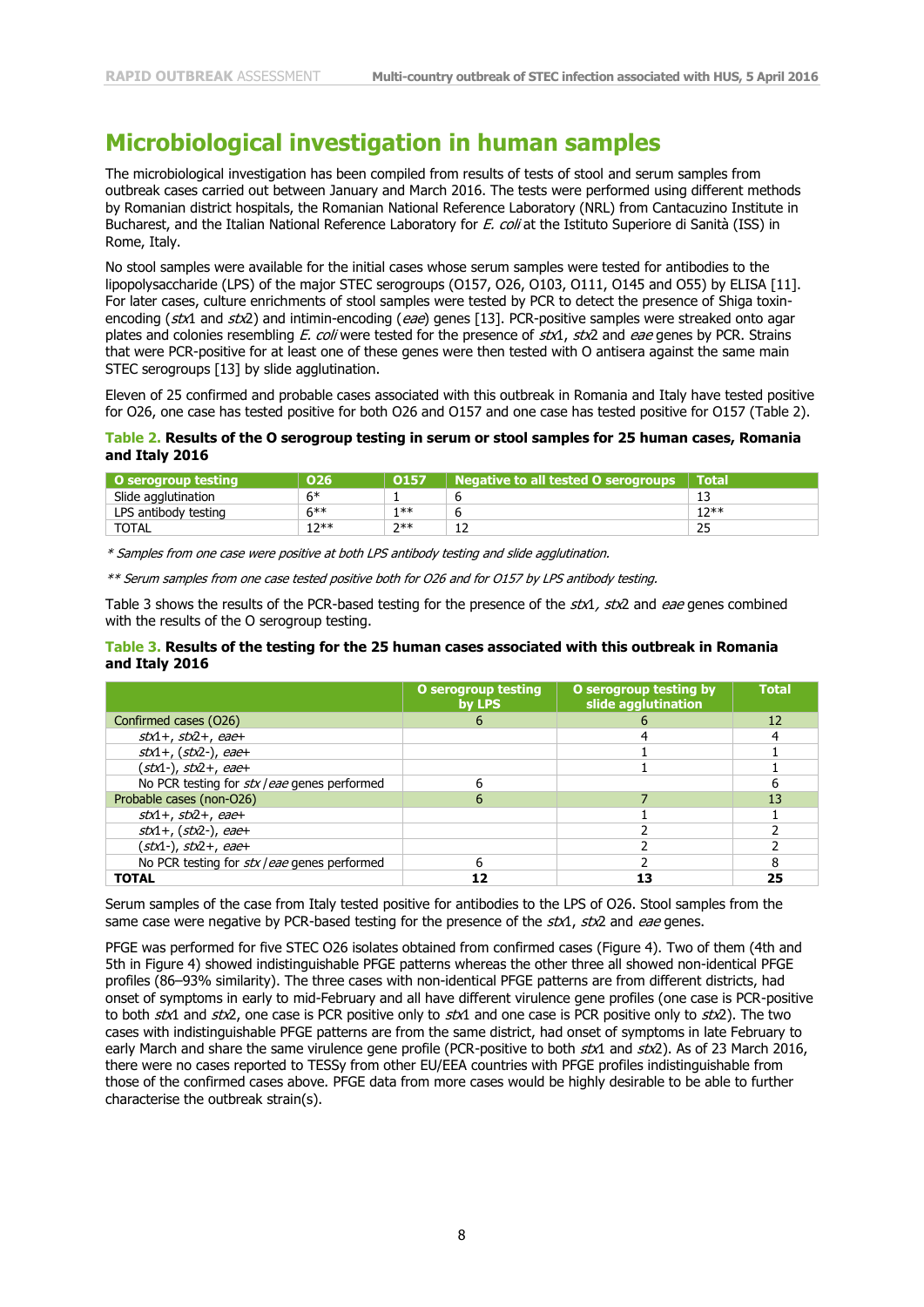## **Figure 4. Cluster analysis of PFGE data available for confirmed STEC O26 cases (n=5).**



Further characterisation of the outbreak associated strains will be achieved by whole genome sequencing (WGS) analysis.

## **Environmental and food investigation reported to the Rapid Alert System for Food and Feed (RASFF)**

Following the consideration by the Romanian Ministry of Health of certain foods as the possible infection source of the STEC outbreak, on 25 February 2016, the National Sanitary Veterinary and Food Safety Authority (NSVFSA) in Romania received the list of possible implicated foods as part of the epidemiological investigation. The final list contained 53 different suspect food categories. A total of 574 samples from 141 food items were collected from 24 different premises between 26 February 2016 and 14 March 2016 in five districts: Argeș, Bacau, Dolj, Ialomita and Vrancea. The results showed that from 16 types of food (five dairy products, 10 poultry and one mix beef and pork meat) collected in all the five districts, 86 samples were positive by real-time PCR for one or more of the investigated genes ( $stx1$ ,  $stx2$ , eae) and O26 as displayed in Table 4.

| <b>Characterisation of positive findings</b> | <b>Positive samples</b> | <b>Food type</b>       |
|----------------------------------------------|-------------------------|------------------------|
| $stx2 + eae + 026 +$                         | 25                      | Cheese from cow's milk |
| eae+ 026+                                    | 21                      | Poultry                |
| $ea$ e+ O26+ isolation+                      | 25                      | Poultry                |
| $stx1 + eae +$                               |                         | Mix beef and pork meat |
| $eae+026+$                                   |                         | Cow's milk             |
| eae+ 026+                                    |                         | Cheese from cow's milk |
| <b>TOTAL</b>                                 | 86                      |                        |

|  |  |  | Table 4. Results of the positive food samples collected from premises, as of 23 March 2016 |
|--|--|--|--------------------------------------------------------------------------------------------|
|--|--|--|--------------------------------------------------------------------------------------------|

According to the ISO/TS 13136:2012 method used for the analysis of food, presumptive presence of STEC O26 was reported for 25 food samples (25 cheese) because the PCR positive results were not followed by a STEC O26 isolation (eae+ O26+). Following the identification of the presumptive presence of STEC O26 in a batch of fresh cheese, samples were collected at a milk processing establishment in Argeș district of Romania (hereinafter referred to as the Romanian operator), which produced dairy products from cow's milk. The Romanian operator suspended activities on 28 February 2016.

Of the 574 samples, 45 from 9 different dairy products were collected from the dairy plant belonging to the Romanian operator and analysed for STEC. Five samples from a single dairy product type (cheese from cow's milk) were presumptively positive for STEC O26 and eae, but without isolation. Moreover, 25 from the 574 samples from cheese from cow's milk from five different dairy products collected in premises other than the Romanian operator's, but produced by the Romanian operator, were presumptively positive for STEC O26 ( $\frac{str}{2}$  eae+ O26 +): 15 samples (stx2+  $ea$ e+ O26 +) from three batches of dairy product collected at a local supermarket in Arges, 10 samples (stx2+ eae+ O26 +) from two batches of different dairy products collected in two local hospitals, both in Arges district.

An additional 44 non-food samples were collected at the premises of the Romanian operator: drinking water, environmental samples, and ingredients (rennet, calcium chloride and salt). Environmental samples were taken from the surface of various pieces of working equipment and components of the processing machinery, as well as from cheese packaging material. All were negative.

Stool samples were collected from 19 employees of the Romanian operator: seven were positive for E. coli, with three of them positive for stx genes, including one for  $stx1$ ,  $stx2$  and eae, i.e. a probable case.

Two milk suppliers of the Romanian operator were also investigated. Samples from raw milk collected from the milk tank in one of the farms tested presumptively positive for E. coli O26 (eae+ and O26 +). An additional sample taken afterwards from the same farm was negative. Four additional water samples (mains, water tank, pond and waste water from milking equipment) and one bovine faecal sample were negative for STEC. Samples from raw milk collected at the second farm were negative for STEC.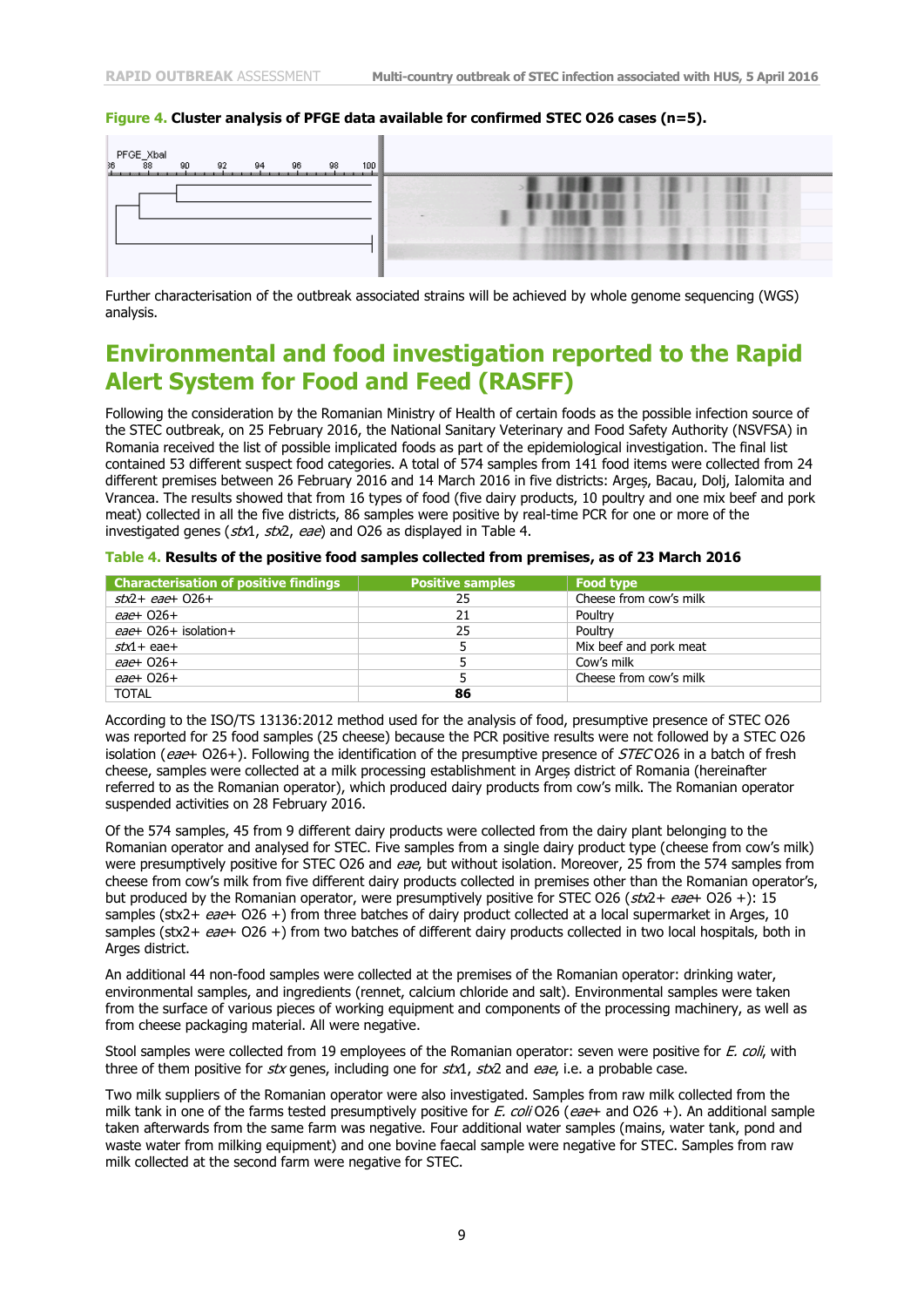The Romanian operator exported dairy products to Germany (1 410 kg), Italy (6 517 kg), Spain (10 385 kg) and Belgium (1 108 kg) during February 2016. As a result of the investigation, on 5 March 2016 the Romanian operator initiated the voluntary withdrawal of the dairy products produced in February 2016 and the recall of all products produced in February 2016 and sold to other Member States. At national level, 20 363.87 kg of dairy products have been withdrawn from six Romanian districts and destroyed. The closure of activities by the Romanian operator was enforced by the local veterinary authorities of Arges district on 8 March 2016, following the presumptive detection of E. coli O26 of another two batches of fresh cheese and boiled cheese (eae+ O26+).

The parents of the HUS case in Italy reported that the child had consumed different types of cheese imported from Romania, including cheese produced by the Romanian operator. The retailer in Tuscany where the family reported having purchased the cheese (a shop selling products from Romania), had been supplied by one importing Italian wholesaler. A remaining portion of the cheese, not wrapped in the original packaging but belonging to the same brand and produced by the Romanian operator was sampled and tested for the presence of STEC with the ISO/TS 13136:2012 method. The sample was positive by real-time PCR for the presence of stx1, stx2, eae and O26 genes (presumptive presence of STEC O26). A STEC O26 strain positive for the presence of  $stx1$ ,  $stx2$ , and eae genes was isolated (presence of STEC O26). This STEC O26 strain has been subjected to PFGE but the results are pending at the time of producing this assessment.

Two additional food samples were collected in two retail shops in Tuscany on 15 March 2016 (where the family of the case bought the cheese) and in a different location in the same area on 17 March 2016. They were of two different brands, both produced by the Romanian operator. Results were not available at the time of producing this assessment.

At the time of producing this assessment, there is only information on 2 400 kg of dairy products withdrawn and destroyed by the Spanish authorities, 1 191.61 kg by the German authorities, a very small quantity by the Belgian authorities (150 kg), and 1 696.4 kg of dairy products withdrawn by four importing Italian wholesalers. One of the Italian wholesalers is responsible for the secondary distribution of some of the imported dairy products to Germany and France. The other importing Italian wholesalers imported and distributed dairy products produced by the Romanian operator within Italy.

## **ECDC and EFSA threat assessment for the EU**

Romania reported an outbreak of STEC infection associated with HUS affecting 11 confirmed and 13 probable cases since January 2016. On 21 March, Italy reported one HUS case epidemiologically linked to the same outbreak. The outbreak was initially detected due to the high number of HUS cases in children less than 2 years of age reported in a short period of time by the main paediatric hospital in Bucharest. The case-fatality ratio was high, particularly at the beginning of the outbreak, with three deaths amongst the 12 initially reported cases. Since no unspecific HUS surveillance was present in Romania, initial confirmation of the outbreak was done comparing the observed HUS cases with the HUS cases referred to in the four main referral hospitals in Romania in the previous six years.

Due to the lack of stool samples and thus isolation of STEC strains from the initial cases, the first evidence of a causative agent of this outbreak was obtained by the detection of circulating antibodies against the LPS of different E. coli serogroups (serological test) through collaboration with the Italian National Reference Laboratory for E. coli at the ISS in Rome. The collection of more recent patients' stool samples also allowed detection of Shiga toxinencoding (stx1 and stx2) and intimin-encoding (eae) genes by PCR, and strain characterisation by PFGE for five cases where a STEC strain could be isolated. The PFGE profiles are indistinguishable for two of the cases whereas the other three are non-identical (86–93% similarity). As of 23 March 2016, 12 cases had laboratory confirmation for O26 infection with an additional 13 meeting the probable case definition by developing HUS, testing positive for another STEC O serogroup (O157) or by testing positive by PCR for  $stx1$  and/or  $stx2$  and eae genes.

Most cases were in children under two years of age, which is the group with the highest risk of HUS, following STEC O26 infection. Since only a proportion of STEC infections progress to HUS, it is highly likely that a number of mild or asymptomatic STEC infections have not been ascertained. Arges in Romania, was the most affected district with 13 cases reported; nonetheless six additional districts, mostly in southern Romania, reported 11 additional cases.

The onset of symptoms in the cases were distributed over an eight-week period, suggesting a persistent common source outbreak, possibly associated with different vehicles of infection and possibly multiple strains contaminating the same or multiple source(s). This could explain the different STEC serogroups, toxin genes and PFGE profiles identified by the microbiological investigation in human and food samples. Notably, blood samples from the same case tested positive for both O26 and O157 by serology. It cannot be excluded, however, that only a portion of the reported cases are part of this outbreak, while the remaining would be unrelated sporadic cases identified because of the enhanced surveillance ongoing in Romania since 15 February 2016. Furthermore, a small proportion of cases may be secondary cases infected through person-to-person transmission within the household. Stool samples from two asymptomatic household contacts of cases were found positive for stx encoding genes.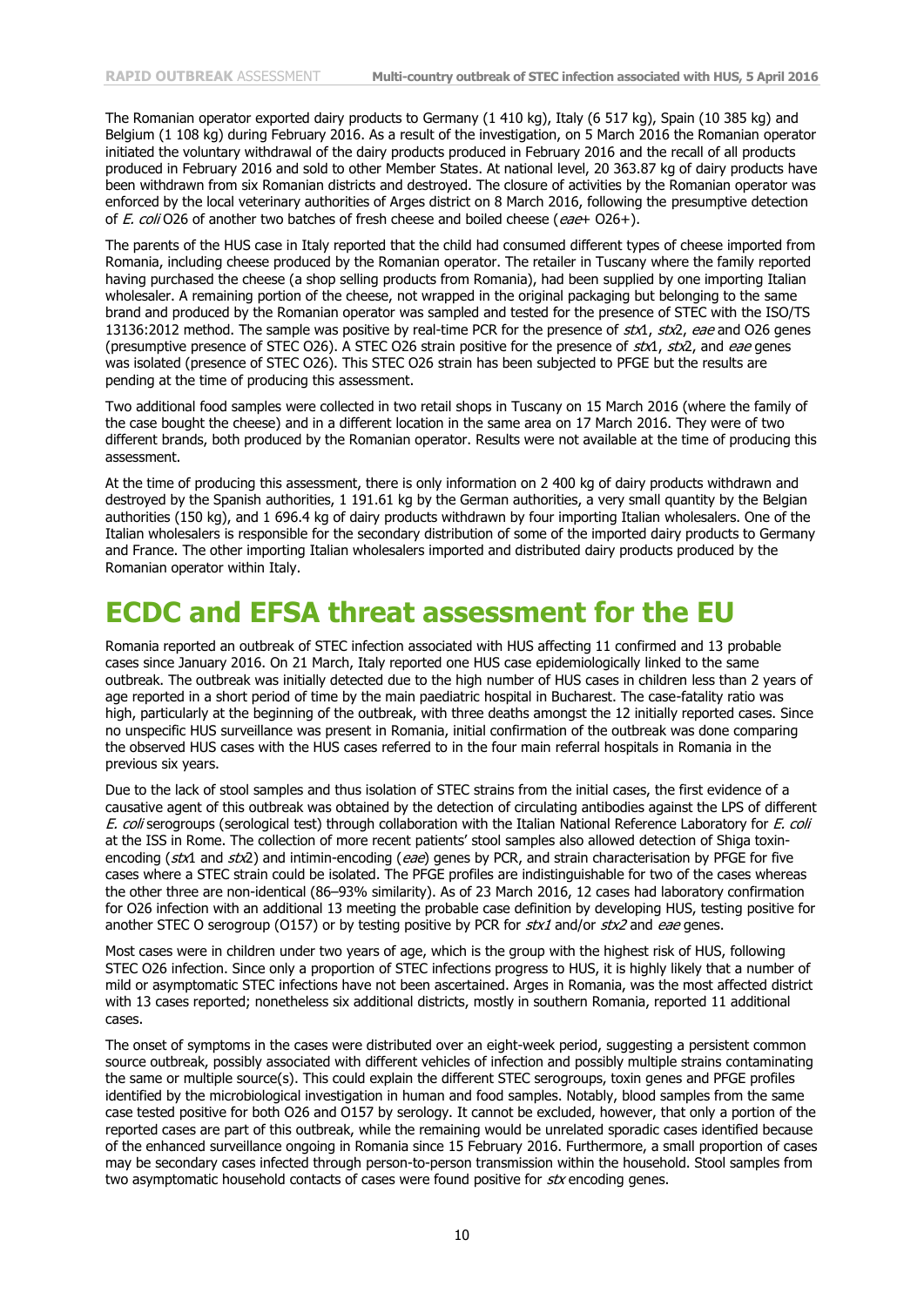Early information from exploratory questionnaires administered to cases pointed at the Romanian operator as a possible source of infection. The confirmed case reported in Italy had also consumed a cheese produced by the Romanian operator and imported in Italy on 1 March. A STEC 026 strain (stx1+, stx2+ eae+) was obtained from the leftover cheese consumed by the patient's family. The Romanian operator closed the production and recalled the distributed dairy products. However, the recall of dairy products distributed within Romania and exported or redistributed to five Member States has had limited impact in terms of product withdrawal outside of Romania. It could be that some batches had already been purchased by consumers. The precise source of contamination has not yet been identified since multiple dairy products produced by the Romanian operator have tested positive for STEC O26. It is also possible that multiple sources of contamination have contributed to this outbreak. HUS cases with STEC O26 infection have been reported in March in Romania and Italy. Therefore, the identification of new cases linked to the possible source(s) of this outbreak should not be unexpected in Romania and possibly in other EU countries where products from the Romanian operator have been distributed.

# **Conclusions and options for response**

A multi-country outbreak of Shiga toxin-producing Escherichia coli (STEC) infection associated with haemolytic uraemic syndrome (HUS) and affecting mostly young children has been reported in the last two months in Romania. Italy reported one related HUS case through EWRS on 21 March 2016. Overall, 25 cases were identified as associated with this outbreak, of which 19 developed HUS and three of these died. Twelve cases had microbiological and/or serological evidence of STEC O26 infection; 13 additional cases met the probable case definition by developing HUS, testing positive for another STEC O serogroup (O157) or by testing positive by PCR for  $stx1$  and/or  $stx2$  and eae genes.

Information collected from patients pointed towards a milk processing establishment (the Romanian operator) as a possible source of infection. The implicated milk processing establishment exported a particular type of cheese to four EU countries (Belgium, Germany, Italy and Spain) and one Italian importer further distributed this product to France and Germany. In Romania, one fresh cheese product made of cow's milk produced by the Romanian operator tested positive for E. coli O26 not possessing stx virulence genes. Other dairy products produced by the Romanian operator tested positive for E. coli virulence genes stx1, stx2 and eae. In Italy, an STEC O26 strain (positive for stx1, stx2 and eae) was isolated from a sample of the cheese that had been produced by the Romanian operator, imported from Romania and consumed by the Italian child that later developed HUS (stool samples were negative for STEC but serum samples positive for the presence of antibodies against the LPS of E. coli O26).

The PFGE analysis suggests the potential involvement of multiple strains from a common source or from multiple sources. Multi-strain STEC outbreaks have been reported in the past [1]. Therefore, it cannot be excluded that the cases belong to a single outbreak associated with a source contaminated by different strains. The epidemiological evidence linking some of the Romanian cases and the Italian case to the Romanian operator, in addition to the microbiological findings, are consistent with the hypothesis of a multi-strain outbreak.

The last Romanian case associated with this outbreak had onset of symptoms on 14 March. The cheese consumed by the Italian case was imported to Italy from Romania on 1 March and had been produced on 18 February 2016 with an expiry date of 18 April 2016. A recall of the company products was undertaken in Romania as of 5 March and in Italy as of 15 March. Other Member States undertook recalls subsequently. According to information available at the time of conducting this assessment, the withdrawal of potentially contaminated dairy products following a recall has been limited in Member States, with the exception of Romania. It is therefore possible that affected products are still present in households, and detection of new cases cannot be excluded.

In order to minimise the spread of the infection and investigate possible new cases in a timely manner, Romania, Italy and other possibly involved Member States could consider enhancing surveillance for HUS and STEC cases. Continued enhanced surveillance for HUS in children on a routine basis in Romania could provide further early warning of ongoing or new contamination events. The questionnaire used to interview some of the Romanian cases and the Italian case is available in English from ECDC upon request.

If new cases are identified, these should be reported to the Epidemic Intelligence Information System for food- and waterborne diseases (EPIS-FWD). In such a situation, public health authorities could also consider conducting an epidemiological analytical study and including further food and environmental sampling in suspect premises to identify the vehicle of infection.

Whole genome sequencing (WGS) on isolates detected so far should be carried out to provide more detailed information about possible links between cases.

The investigation of the European dimension of this cross-border foodborne outbreak has demonstrated the added value of collaboration between Romanian and Italian public health and food authorities as well as ECDC and EFSA in enabling appropriate risk assessment and response.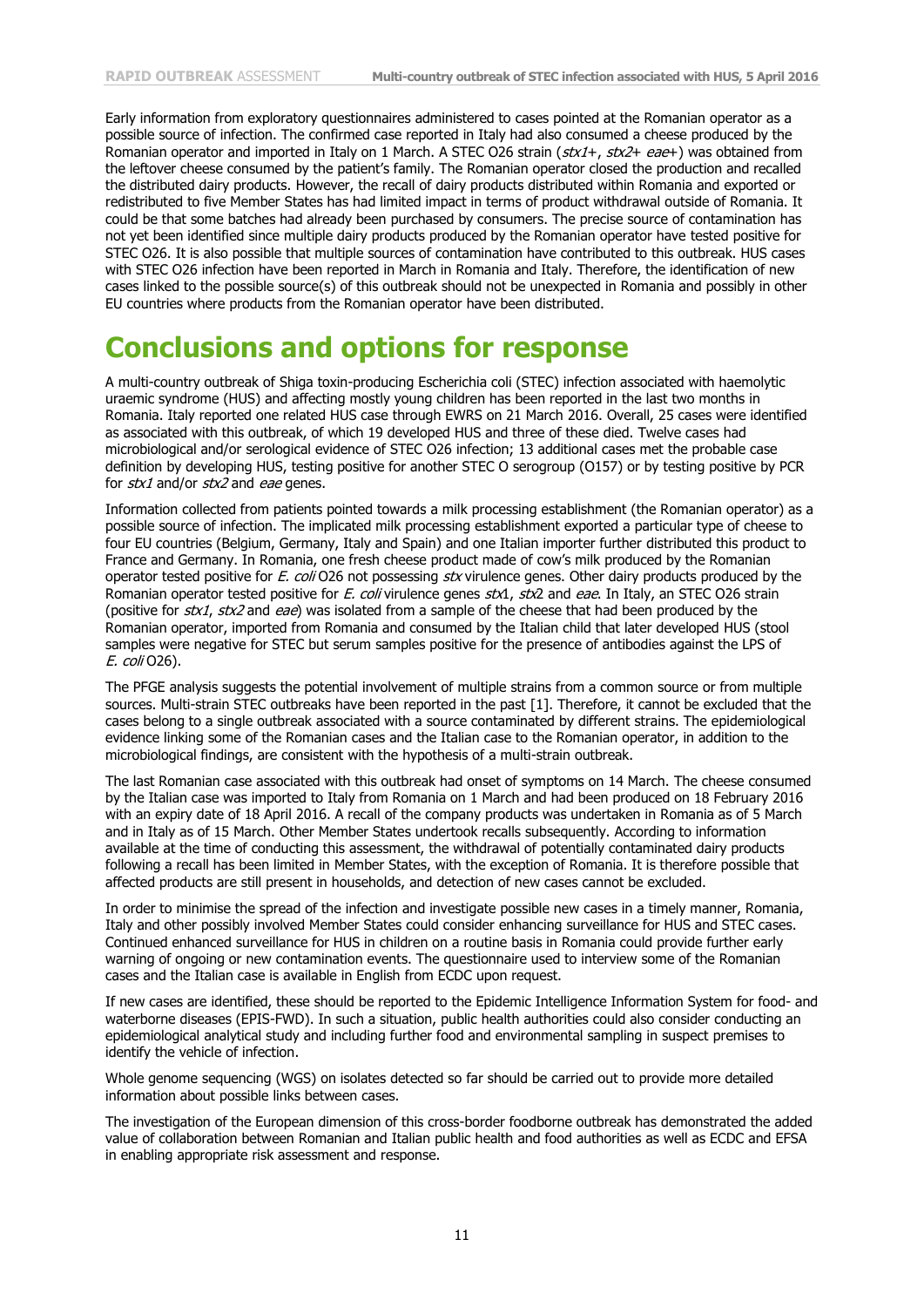# **References**

- 1. Luna-Gierke RE, Wymore K, Sadlowski J, Clogher P, Gierke RW, Tobin-D'Angelo M, et al. Multiple-Aetiology Enteric Infections Involving Non-O157 Shiga Toxin-Producing Escherichia coli - FoodNet, 2001-2010. Zoonoses Public Hlth. 2014 Nov;61(7):492-8.
- 2. European Centre for Disease Prevention and Control. Escherichia coli factsheet Stockholm: ECDC; [cited 2016 March 29]. Available from: [http://ecdc.europa.eu/en/healthtopics/escherichia\\_coli/basic\\_facts/Pages/basic\\_facts.aspx.](http://ecdc.europa.eu/en/healthtopics/escherichia_coli/basic_facts/Pages/basic_facts.aspx)
- 3. Fauci A, Braunwald E, Kasper D, Hauser S, Longo D, Jameson J, et al. Harrison's Principles of internal medicine. Medical MH, editor: McGraw Hill Medical; 2008. 1811-5 p.
- 4. EFSA (European Food Safety Authority) and ECDC (European Centre for Disease Prevention and Control). The European Union summary report on trends and sources of zoonoses, zoonotic agents and food-borne outbreaks in 2014. EFSA journal.13(12):4329,191.
- 5. European Centre for Disease Prevention and Control. Surveillance Atlas of Infectious Diseases Stockholm: ECDC; 2016 [cited 2016 March 29]. Available from: [http://atlas.ecdc.europa.eu/public/index.aspx.](http://atlas.ecdc.europa.eu/public/index.aspx)
- 6. Espie E, Grimont F, Mariani-Kurkdjian P, Bouvet P, Haeghebaert S, Filliol I, et al. Surveillance of hemolytic uremic syndrome in children less than 15 years of age, a system to monitor O157 and non-O157 Shiga toxin-producing Escherichia coli infections in France, 1996-2006. Pediatr Infect Dis J. 2008 Jul;27(7):595- 601.
- 7. Institut de Veille Sanitaire. Epidémie d'infections à E. coli producteurs de Shiga-toxines non 0157 liée à la consommation de camembert au lait cru, nord-ouest de la France, octobre-décembre 20052007 March 30. Available from: http://opac.invs.sante.fr/index.php?lyl=notice\_display&id=9416.
- 8. Ethelberg S, Smith B, Torpdahl M, Lisby M, Boel J, Jensen T, et al. Outbreak of non-O157 Shiga toxinproducing Escherichia coli infection from consumption of beef sausage. Clin Infect Dis. 2009 Apr 15;48(8):e78-81.
- 9. Germinario C, Chironna M, CGallone M, Tafuri S, Desiante F, Calabrese G. Community-wide Outbreak of Haemolytic Uremic Syndrome Associated with Shiga Toxin 2-Producing Escherichia coli O26:H11 in Southern Italy, Summer 2013. Euro Surveill. 2016;(Forthcoming).
- 10. International Organization for Standardization. ISO/TS 13136:2012 Microbiology of food and animal feed Real-time polymerase chain reaction (PCR)-based method for the detection of food-borne pathogens - Horizontal method for the detection of Shiga toxin-producing Escherichia coli (STEC) and the determination of O157, O111, O26, O103 and O145 serogroups. Technical Specifications: ISO; 2012. p. 22.
- 11. Peron E, Zaharia A, Zota L, Severi E, Mårdh O, Usein C, et al. Early findings in outbreak of haemolytic uraemic syndrome among young children caused by Shiga toxin-producing Escherichia coli, Romania, January to February 2016. Eurosurveillance. 2016;21(11).
- 12. Jenssen G, Hovland E, Bjerre A, Bangstad H-J, Nygard K, Vold L. Incidence and etiology of hemolytic-uremic syndrome in children in Norway, 1999–2008 – a retrospective study of hospital records to assess the sensitivity of surveillance. BMC Infectious Diseases. 2014;14(1):265.
- 13. Nielsen EM, Andersen MT. Detection and characterization of verocytotoxin-producing Escherichia coli by automated 5' nuclease PCR assay. J Clin Microbiol. 2003 Jul;41(7):2884-93.